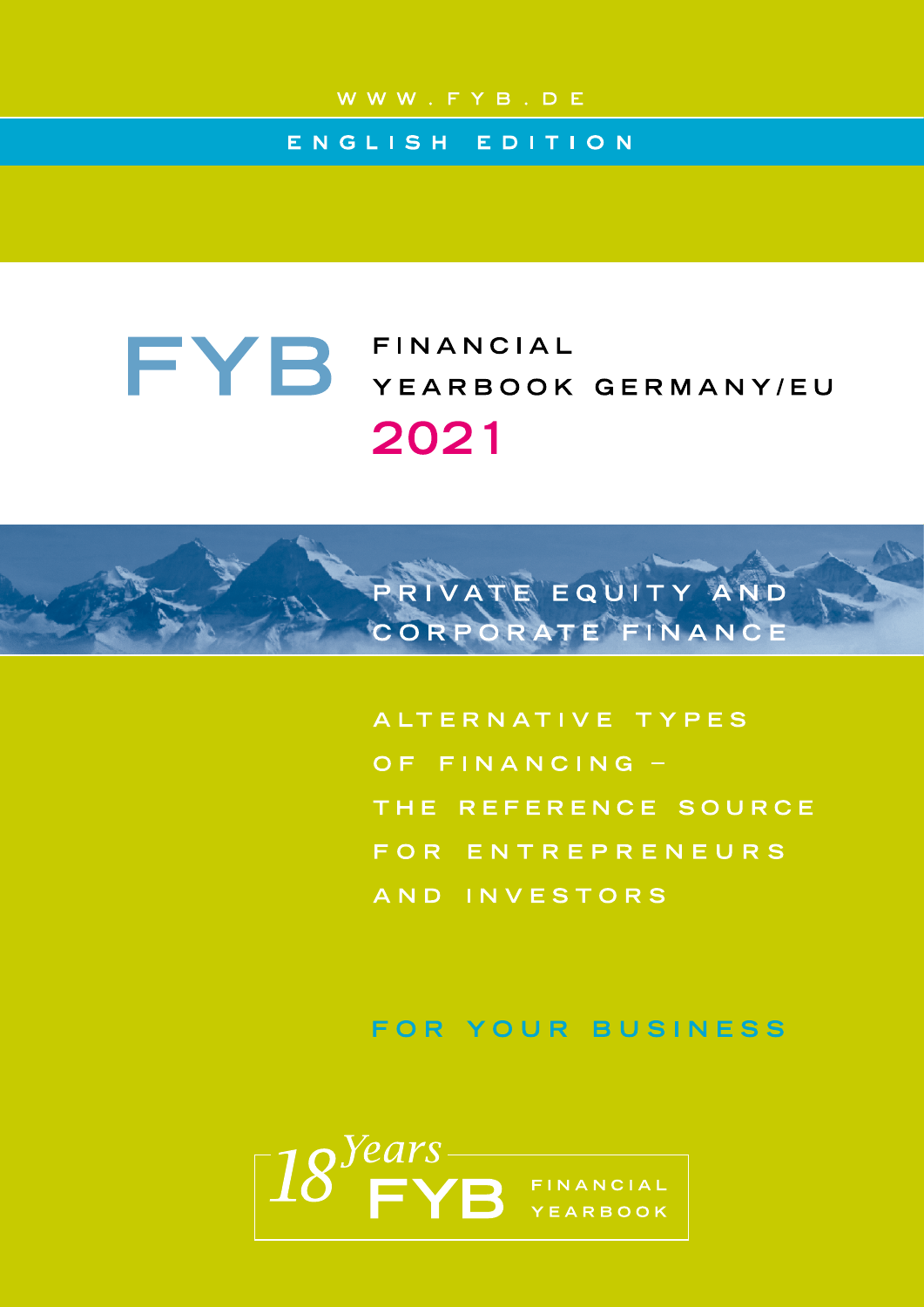

Thomas Jäger Tax Consultant and Managing Director AT LM AUDIT & TAX GMBH, Munich

Thomas Jäger | LM Audit & Tax GmbH

# **Real Estate Tax Compliance – Recent Developments**

**In FYB 2018 we reported on current focal points in company tax audits. A lot has happened since then, not only in terms of case law, but also in legislation. Some of the keywords here would be "ATAD" and "DAC6", whose impacts will certainly be noticeable far beyond the turn of the year 2020/2021. In this contribution, we will once again present some current topics from our real estate practice and recommend some actions, if possible. We had to make a selection, of course, so that other perennial issues such as the temporary reduction of the value added tax needed to be left out for lack of space.**

#### **Purchase price split into land and building**

One of the first activities in the tax life cycle of any rented property, is certainly to split the notarised purchase price of any real estate, plus incidental costs of acquisition such as land transfer tax, legal and tax DD, and other expert costs, particularly with the aim of determining any future assessment basis for depreciation. Disputes with the tax authority are then often bound to happen, since the tax payer is usually interested in a high building share and thus maximum building depreciation. In an ideal world, the pro-rated purchase prices for land and building should already be set out in the notarised purchase agreement. But, in our practice, we experience that splitting the purchase price into land and building is often forgotten in purchase contracts. And that although the *Bundesfinanzhof* [German Federal Tax Court] repeatedly confirmed in its judgements of 16 Sep. 2015 (IX R 12/14) and 29 Oct. 2019 (IX R 38/17) that any purchase price agreed and paid between contract parties and its split into land and building must fundamentally also be used as basis for taxation, unless such split was made only fictitiously, constituted a misuse of alternatives and failed to meet the real value ratios and appears to be unsustainable from an economic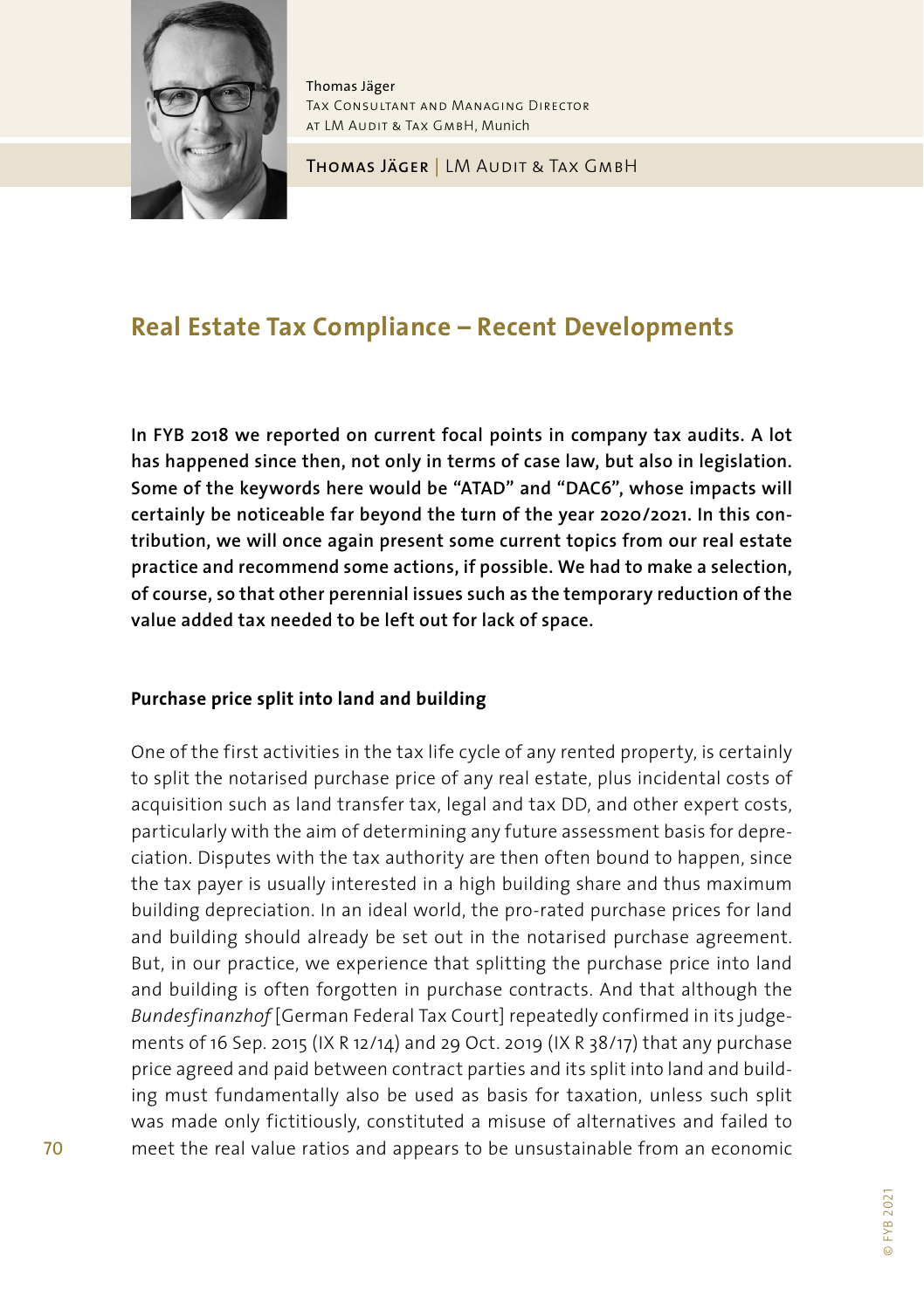point of view. In other words: Any split of the total purchase price into land and building agreed between buyer and seller must be recognised for tax purposes, unless such is obviously incorrect. It is all the more surprising in practice that such leeway provided in case law often remains unused.

If purchase contracts lack such a split, tax authorities usually make their own determinations regarding the purchase price split by using the Excel Tool provided by the *BMF* [German Federal Ministry of Finance] often as early as during the first-time assessment, however not later than in the course of any subsequent tax audits. This so-called Excel Tool is an estimation procedure applied by the financial authority which has, in addition, been met with significant criticism in tax literature since its introduction several years ago. Essential points of criticism are inter alia the obligatory use of the so-called asset-value method, the lacking consideration of regional differences in building values resulting from the application of so-called normal construction costs of 2010 or the consideration of construction price increases only as a country-wide average of regionally different price indexes.

In current proceedings, the Bundesfinanzhof requested the BMF, in its order of 21 Jan. 2020 (IX R 26/19), to join the proceedings in order to clarify the issue whether the "*Arbeitshilfe zur Aufteilung eines Gesamtkaufpreises für ein bebautes Grundstück (Kaufpreisaufteilung)* [Tool for splitting total purchase prices for developed land (purchase price split)]" provided by the BMF can be used for dividing a contractually agreed purchase price into land and building for the purposes of assessing the depreciation for wear.

#### **n** Practical tip:

Wherever possible, ensure that the purchase price split is already made in the notarised purchase agreement and, of course, that it complies best with the real value ratios. In all pending cases where the tax authority determined a different ratio and applied the so-called Excel Tool, lodge a complaint and request suspension of the proceedings.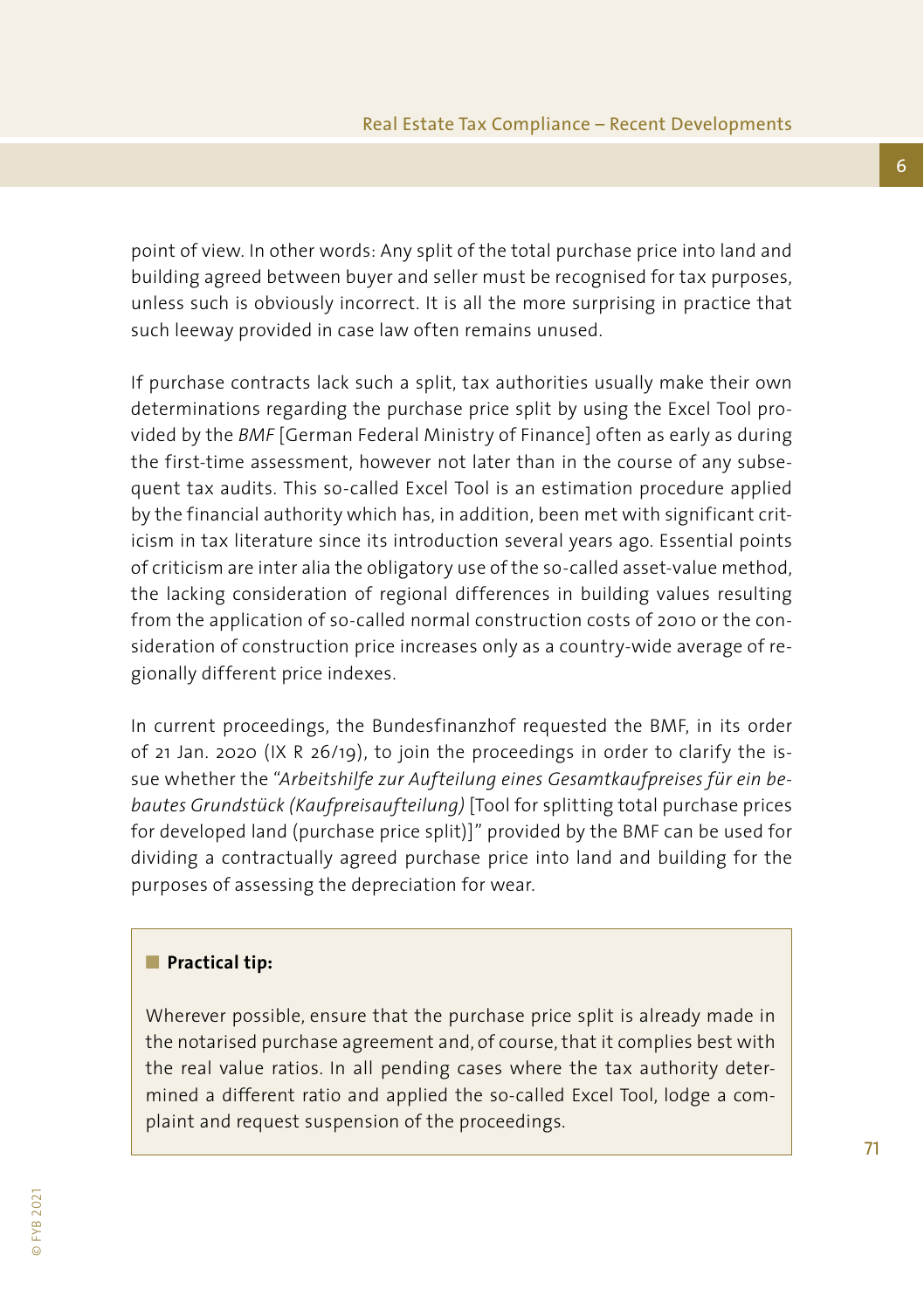#### **Co-letting of operating facilities – rather a terrible end than unending terror?**

If rented real estate located in Germany is held in a property corporation, normally a German limited liability company, or a commercial partnership whose management is based in Germany, any profit generated by such companies from renting is generally subject to trade tax in the full amount. An exception is the so-called extended trade-tax reduction if such companies manage and use – exclusively – their own land property or their own capital assets in addition. One of the big problems is – apart from other pitfalls – the requirement of exclusivity which results in the fact that even minor ancillary activities will void the factual trade tax exemption. Classic examples of such sideline activities that are detrimental for tax purposes are e.g. the operation of photovoltaic systems used to feed electricity into the public network or the co-renting of socalled operating facilities such as freight elevators, air conditioning systems in server rooms, likewise cold storages or kitchen systems and grease separators in catering and cafeterias but even so-called tea kitchens in office buildings.

In 3 pioneering sentences of 11 April 2019, the Bundesfinanzhof decided that:

- $\blacksquare$  Hotels which co-rent a cooling system in a beer cellar as well as refrigeration units for bars and buffet systems with a volume of approx. EUR 134k or approx. 1.14 % of the entire cost of acquisition or production of the building (III R 36/15); or
- $\blacksquare$  car dealerships which co-rent varnishing booths with the associated air intake and extraction facilities (III R 5/18); orr
- $\blacksquare$  car dealerships with workshop that co-rent a portal washing system, lifting platforms, compressed air refrigeration dryers, as well as advertising systems and an advertising tower (III R 6/18),

cannot apply the expanded reduction, since they violate the requirement of exclusivity.

In another sentence of 18 Dec. 2019 (III R 36/17), regarding a case where a department store and a petrol station were rented out, the BHF qualified the technology belonging to the latter (lane, petrol pump, pipes and tanks) also as being operating facilities that are detrimental for tax purposes.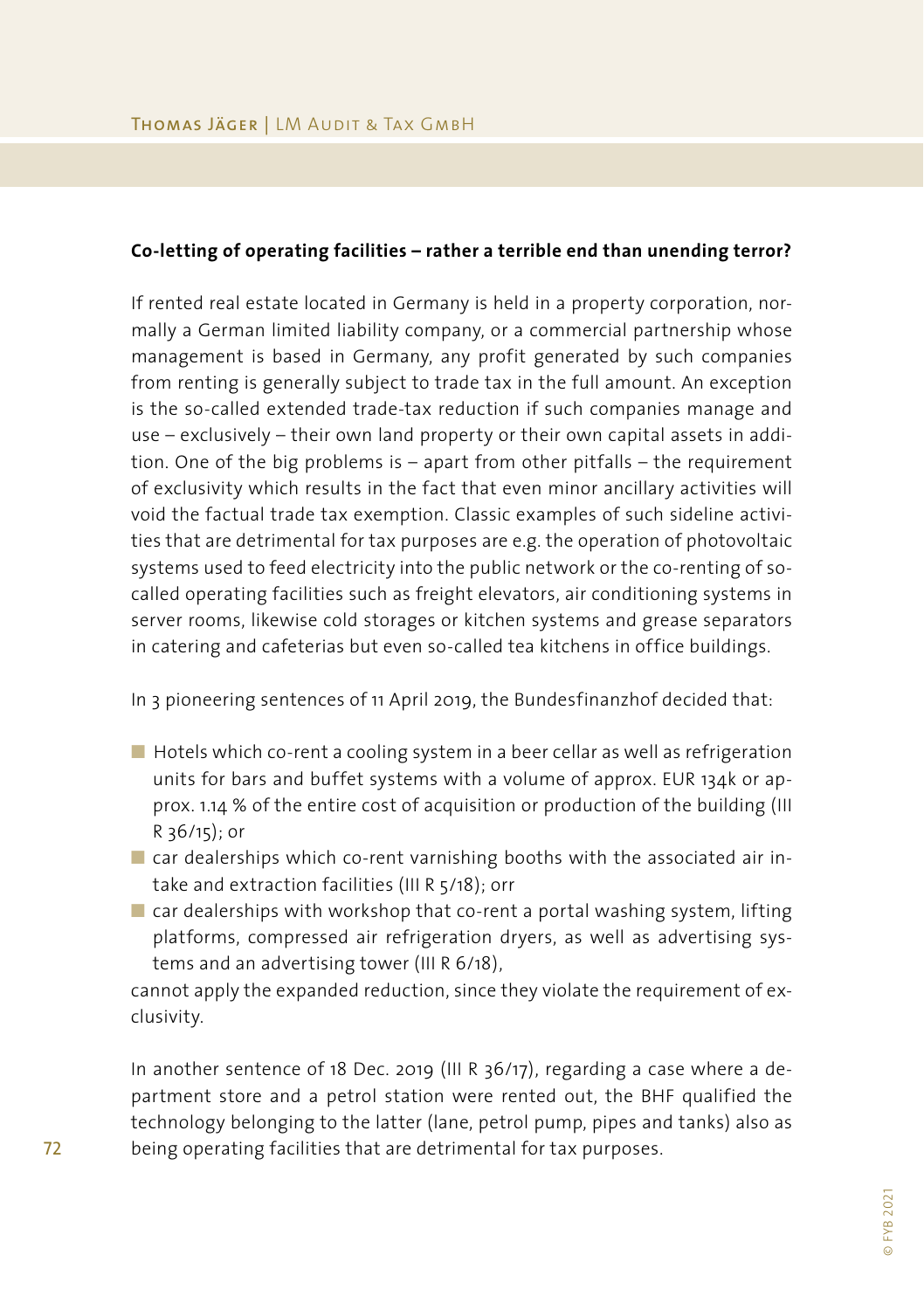What is new about the above decisions is the level of detail attached to the requirement of exclusivity. Contrary to former case law of individual financial courts, no expanded reduction of the trade tax can be applied in case of the co-renting of operating facilities – regardless of the scope of the co-provided operating facilities. The law does not, according to the opinion of the BFH, explicitly provide for a de minimis limit. This very restrictive jurisdiction must be applied to all still pending cases with immediate effect. Against this backdrop, it must be assumed that tax auditors will thoroughly research the subject of the operating facilities in any upcoming tax audits. So, they might find operating facilities which the renting property company had "no longer on its radar", since – for historic reasons – those are mostly not disclosed in the asset lists of the property companies, as the purchase prices for them had not been recorded separately.

This issue is one of the reasons why at least the management of new founded real estate companies is often located abroad (e.g. Luxembourg, Guernsey, Jersey, etc.), since in such case, they can avoid the permanent establishment which is required as connecting factor for trade tax purposes (for information on the foundation of a permanent establishment by a management company, see below).

#### **n** Practical tip:

This situation can often no longer be changed retrospectively. The management of the property company could, however, at least be relocated abroad for future application. As an alternative, the operating facilities which are detrimental for tax purposes might be transferred to a Fixture-Co which is separate from the renting company. Likewise, it is generally possible to transfer such detrimental operating facilities to the tenants. That will not be possible under civil law for building components such as e.g. a freight elevator, but for tax purposes, it would suffice to transfer the so-called beneficial ownership. Unfortunately, such tax-motivated solutions often fail in practice due to resistance by the tenants, which is certainly justified; i.e. not everything that is desirable from a tax point of view can ultimately be realised.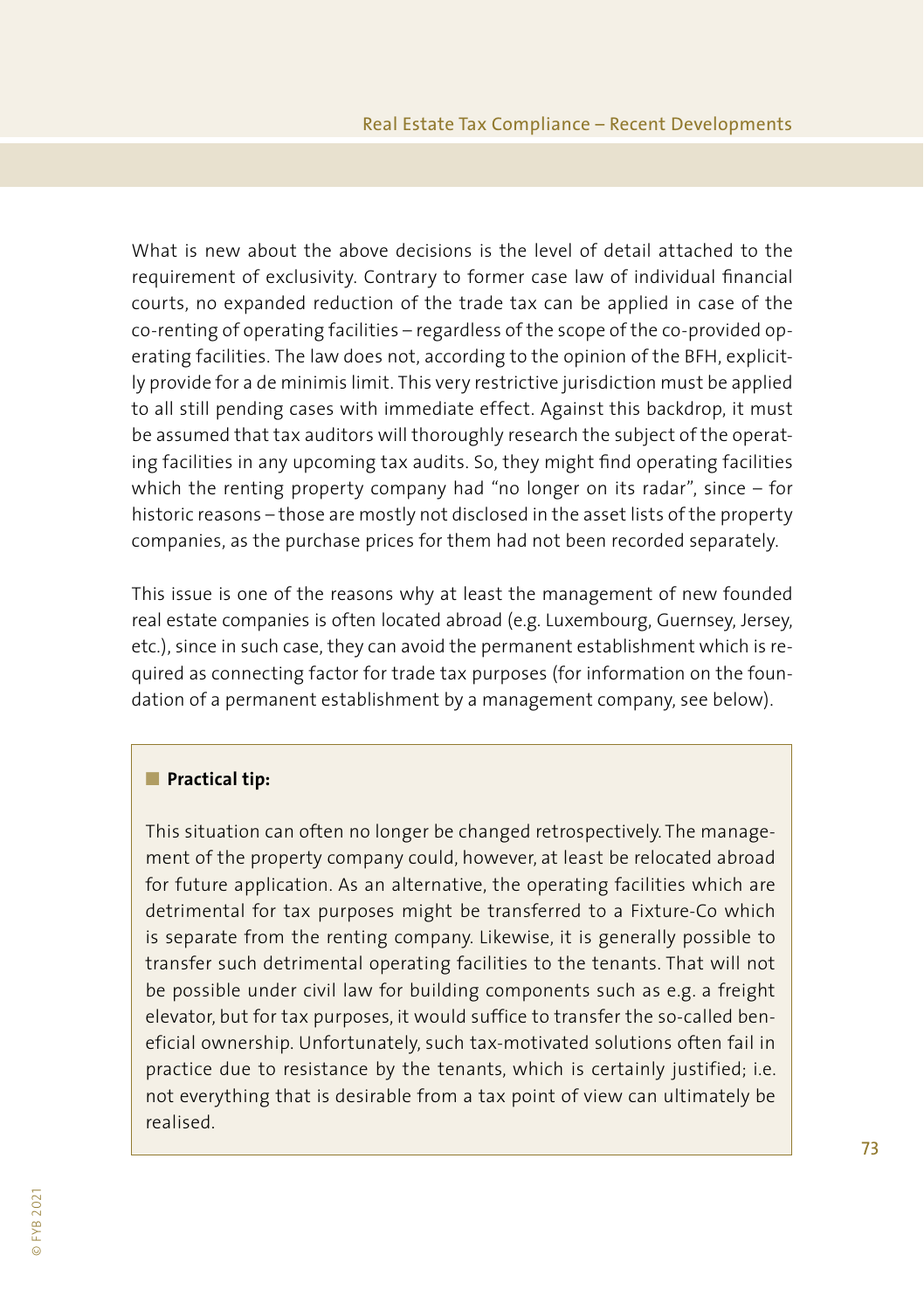All – theoretical – solutions mentioned above also require a careful evaluation of the matter, particularly the identification of all operating facilities, because even forgetting one single one of the detrimental operating facilities would be enough to be fully exposed to trade tax, due to the lack of any de minimis limit.

In individual cases, it might even be possible to transform the former real estate corporation into an asset-managing partnership, particularly, if the limited partners are all German or foreign corporations that are additionally subject to a DTT with exemption method. Given the high complexity of such structures under civil and tax laws, we urgently recommend a careful analysis as the desire for flat-rate ideal solutions cannot be fulfilled in practice. In extreme cases, one way out might also be to sell the old and buy new, less problematic real estate.

### **Shareholder loans and adequate interest rate – novelties introduced by the ATAD**

Real estate fund structures regularly work with a combination of equity and loans and, in terms of the latter, mostly with a combination of bank and shareholder loans. Of course, the relevant bank loans are fully secured by land charges, the assignment of shares, and the pledge of bank accounts. Shareholder loans are mostly granted without security, since no other securities are available – and thus bear higher interest rates than bank loans. A question, which has been raised for some years in this connection, is the adequacy of the interest rate to be applied to the unsecured shareholder loan. One decision by the BFH of 21 Dec. 1994 (I R 65/94) has been decisive here so far, since subsequent case law of both, the financial courts and the BFH regularly referred to it. Key statement by the BFH back then: It should be possible for loan relationships between affiliated companies to not request any securities, if the group relations in themselves already constitute a security. So, the tax authorities argue that unsecured shareholder loans should bear the (lower) interest rate applicable to secured bank loans.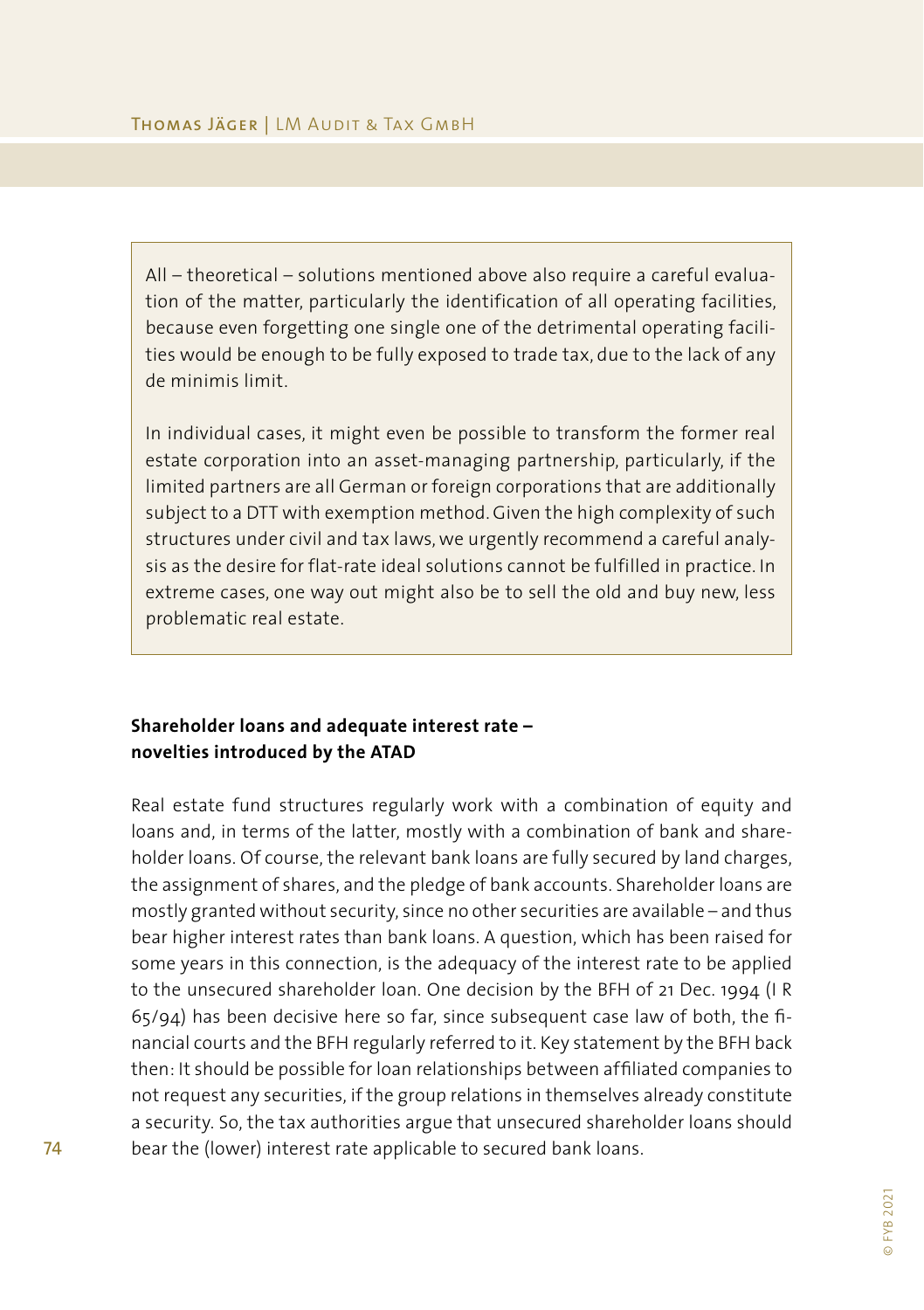Although the BFH has provided some more guidance, there is still a lack of guidance on how to assess a reasonable interest rate on such unsecured loans with the target to meet arm's length conditions. There have been cases in practice for years in which financial authorities qualify any difference in the interest rates for bank loans on the one hand and shareholder loans on the other hand as being inadequate and thus not in compliance with the arm's length principle. In many cases, this causes the initiation of a time and cost consuming exchange of statements of matters and expert arguments which ends – often after presentation of a transfer price study – in an agreement "in the middle" of the controversially discussed interest rate range. No detailed explanation will be given here on the tax aspects underlying these matters, since both, the case law and the comments and expert literature offer a hardly manageable magnitude of decisions and opinions.

The German legislator is currently making attempts to resolve the issue – in the course of the implementation of the OECD transfer pricing guidelines 2017 – in the context of the 2nd draft bill of an act to implement the Anti-Tax Avoidance Directive (ATAD Implementation Act) of 24 March 2020. Key aspect is a new Sec. 1a in the *Außensteuergesetz* [German Federal Foreign Tax Act] (AStG) named "Financing Relations". These new regulations should apply from 1 Jan. 2021.

The key element of the new regulation is the so-called "Treaty Override". It provides that the interest expense to affiliate companies – regardless of any existing double taxation treaty – should not comply with the arm's length principle, unless the tax payer is able to show credibly that he (a) is able to repay the capital from the beginning of the loan and over its term; (b) needs the financing for economic reasons and (c) uses it for the corporate purpose; or (d) that the agreed interest rate is higher than the one at which the group of companies could have refinanced it with third parties, unless the tax payer is able to show evidence that another interest rate complies with the arm's length principle. In other words: while requirements (a) to (c) should regularly be unproblematic for real estate property companies to be able to show an adequate interest rate under (d) will remain a key issue of tax audits even after the new regulations have taken effect. There is still no clear regulation as to how the arm's length interest rate is to be determined. Given the still existing option of an "escape", transfer pricing studies will probably continue to play an important role, perhaps now even more so.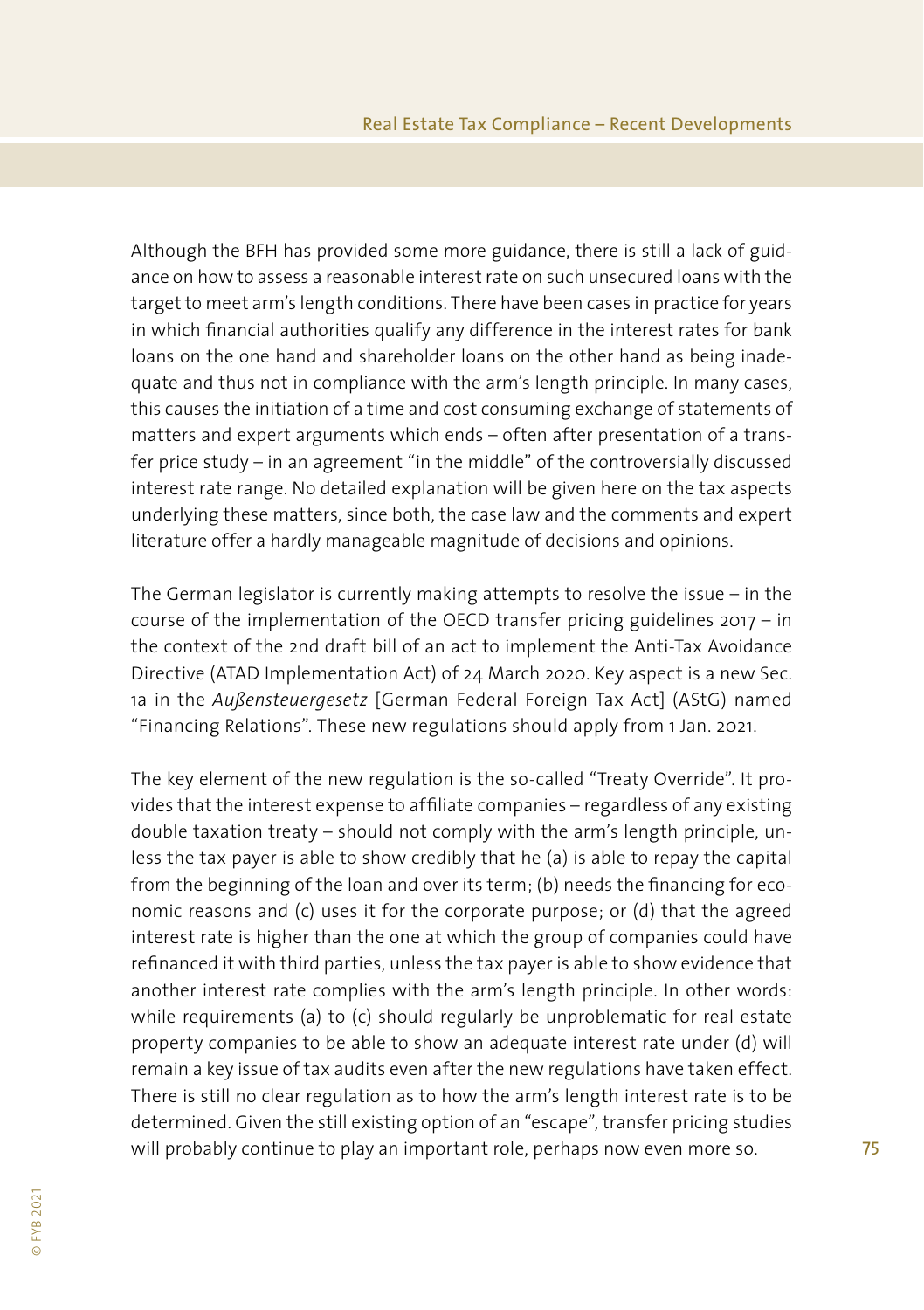#### **n** Practical tip:

Transfer price studies are even today giving users a false sense of security, because it has been common practice until now that the upper limits of the presented ranges can regularly not be kept in discussions with the tax auditors. Classic counter-arguments of the tax authorities are often that the database of the "benchmarks" used is often not comparable which, in individual cases, leads to the request that exclusively real estate companies, at best even those active in the same property category, be used for making external comparisons. In practice, the situation will probably remain like it was where parties "meet somewhere in the middle".

It is desirable – but unfortunately, almost never the case in practice – to obtain, in due time before the investment, offers from banks under conditions of unsecured loans, alternatively also from one of the debt funds which are increasingly common. Currently advantageous structures are those where – in addition to the bank – a debt fund actually provided an unsecured, subordinate loan which often bears a significantly higher interest rate. If the unsecured shareholder loan granted in addition then has a similar interest rate, that has, so far, still been a very good basis for argumentation in terms of the arm's length principle. So, one does not need to be a prophet to recognise that the subject will not be less problematic even from 2021 under the new legislation of Sec. 1a of the AStG.

#### **Notification of cross-border tax structuring (DAC6)**

The 6th amendment of the Directive 2018/822 with the somewhat cumbersome title of Directive of Administrative Cooperation or shortly "DAC6" provides that member states are obliged to report cross-border tax-planning arrangements and need to introduce a relating exchange of information between the member states. Germany did not comply with the request of the EU to implement it until 31 Dec. 2019. The Directive is currently to be applied from 1 July 2020; it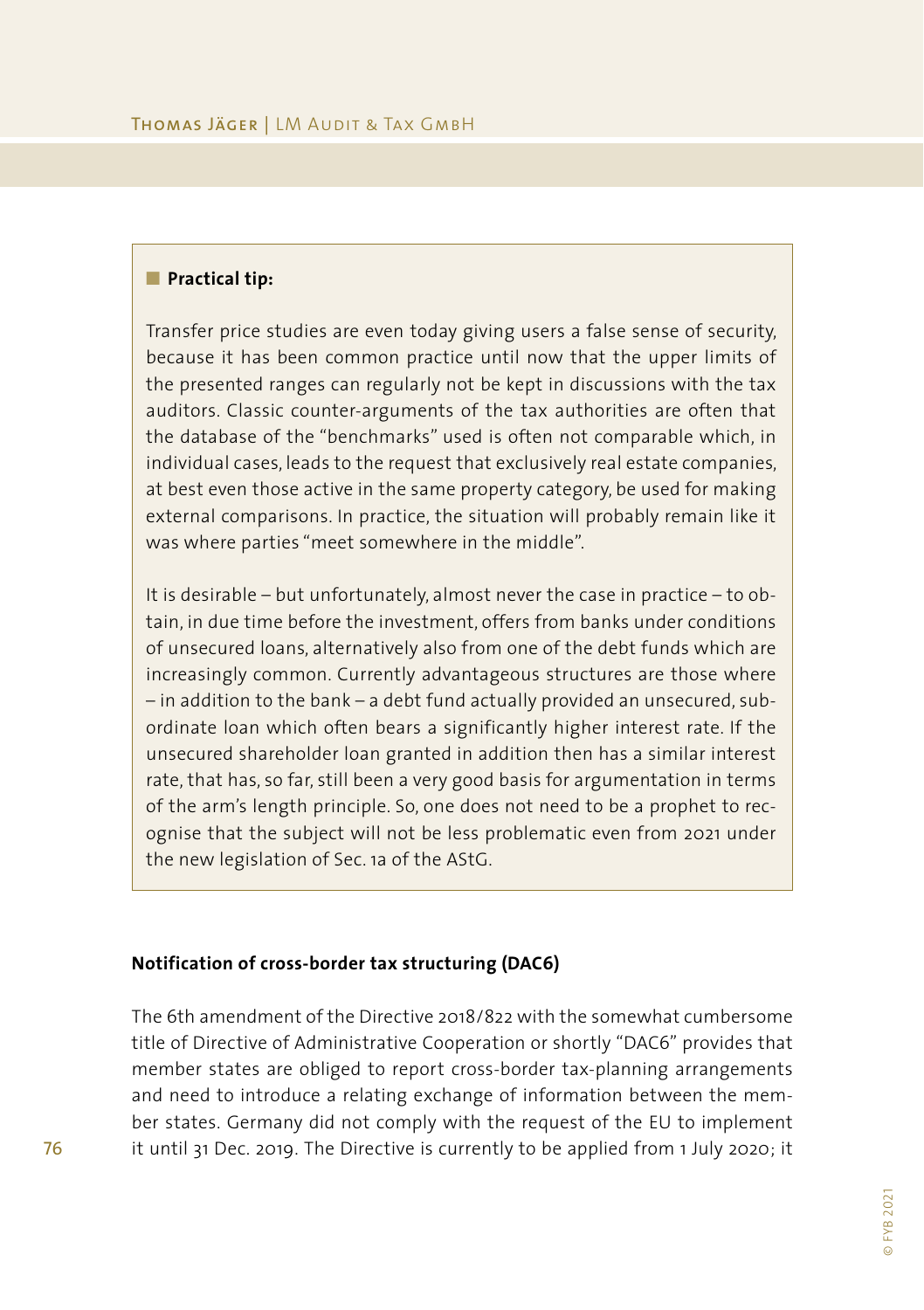is particularly necessary to report such cases – generally even retrospectively – in which the first step of implementation was made after 24 June 2018. An option agreed by the EU Commission, particularly due to COVID-19, to extend the reporting periods under DAC6 was not implemented by Germany, contrary to most of the other EU member states – and contrary to original other notifications. So, the application from 1 July 2020 remains in effect, which many tax payers and their advisors failed to realise for more than understandable reasons, in the midst of COVID-19 and the summer holidays / school holidays of 2020.

Who is liable for reporting? Generally it must be noted that (inadvertent and unintended) "illegal" – because unlawful – errors in the preparation of tax returns are still subject to the obligation of a prompt correction pursuant to Sec. 153 of the AO [Abgabenordnung – German Revenue Code] and that intentional violations of the law are still subject to the regulations of tax evasion under Sec. 369 of the AO, and thus particularly to the option of an immediate voluntary declaration to avoid punishment. The reporting duty under DAC6 does, however, not focus on illegal, but rather on "illegitimate" tax arrangements. National tax arrangements are explicitly exempted so that the reporting duty is restricted to cross-border tax arrangements, i.e. those relating to foreign countries. The implementation in Germany is provided in Sec. 138d-k of the German Revenue Code (AO).

An explanatory memorandum issued in 2019 and the draft of an BMF letter of March 2020 as well as its revised version of July 2020 are available for details on the reporting duty, specifically the hallmarks of cross-border arrangements, the persons liable to report, and the technical performance of the report. Despite the currently 276 recitals on 70 pages, essential questions as regards the application in practice remain unclarified. It is very characteristic in this connection that, until the preparation of this article at the beginning of September, the BMF has been unable to publish a final BMF letter despite the fact that reporting duty must mandatorily be applied since 1 July 2020. While the long-awaited "white list" of events which are not liable to be reported as tax arrangements was significantly expanded in the draft of July 2020, it still relates mainly to obvious matters such as the use of legal tax exemptions and allowances and thus remains far behind the expectations of practitioners – and does not provide the legal certainty we need.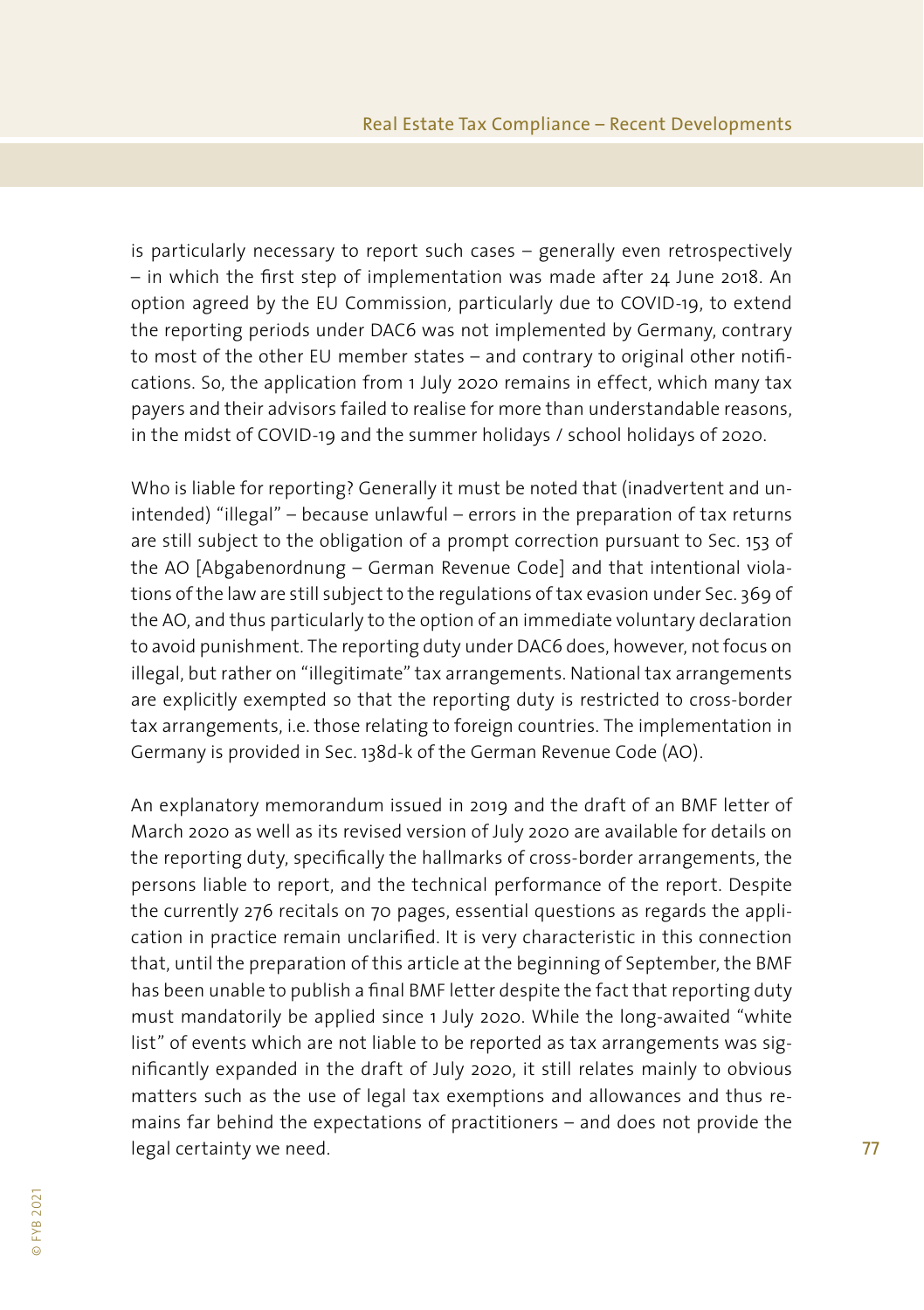#### **n** Practical tip:

The numerous outstanding questions include currently, inter alia, management participations and blocker structures in private equity, but also reporting duties in the use of property companies based abroad. A high-ranking representative of the German financial administration noted explicitly that e.g. the use of property companies whose management is located abroad should be a reportable event – since they result in the lack of a permanent establishment subject to trade tax – while a high-ranking representative of the Hessian financial ministry explicitly considers, given the regulatory environment, "Luxembourg fund structures" as "common in the market" and thus generally not liable for reporting. Conclusion: DAC6 is unchartered territory for all parties involved and the process of forming opinions is, in this respect, certainly far from being completed. One might be of different opinions regarding the sense and purpose of the reporting duty, since the predominant part of the reports – such as e.g. PE blocker structures or the use of Luxembourg property companies – are topics known to the financial administration based on the tax returns such companies file and from tax audits, often from the latest such audits. A real value added by such requested reports can be doubted also when it comes to cost/benefit considerations.

But given the painful sanctions of fines rising up to EUR 25,000 for tax payers and their advisors, we think that the "rule of thumb" should be to report one time too many in case of doubt. The further development, specifically the publication of the final BMF letter remains to be seen.

#### **Management company as permanent establishment**

Property companies whose management is based abroad are regularly not subject to trade tax for any income achieved by letting a real estate located in Germany – since they have no permanent establishment in Germany, that applies even if the company has only a registered office in Germany. Such companies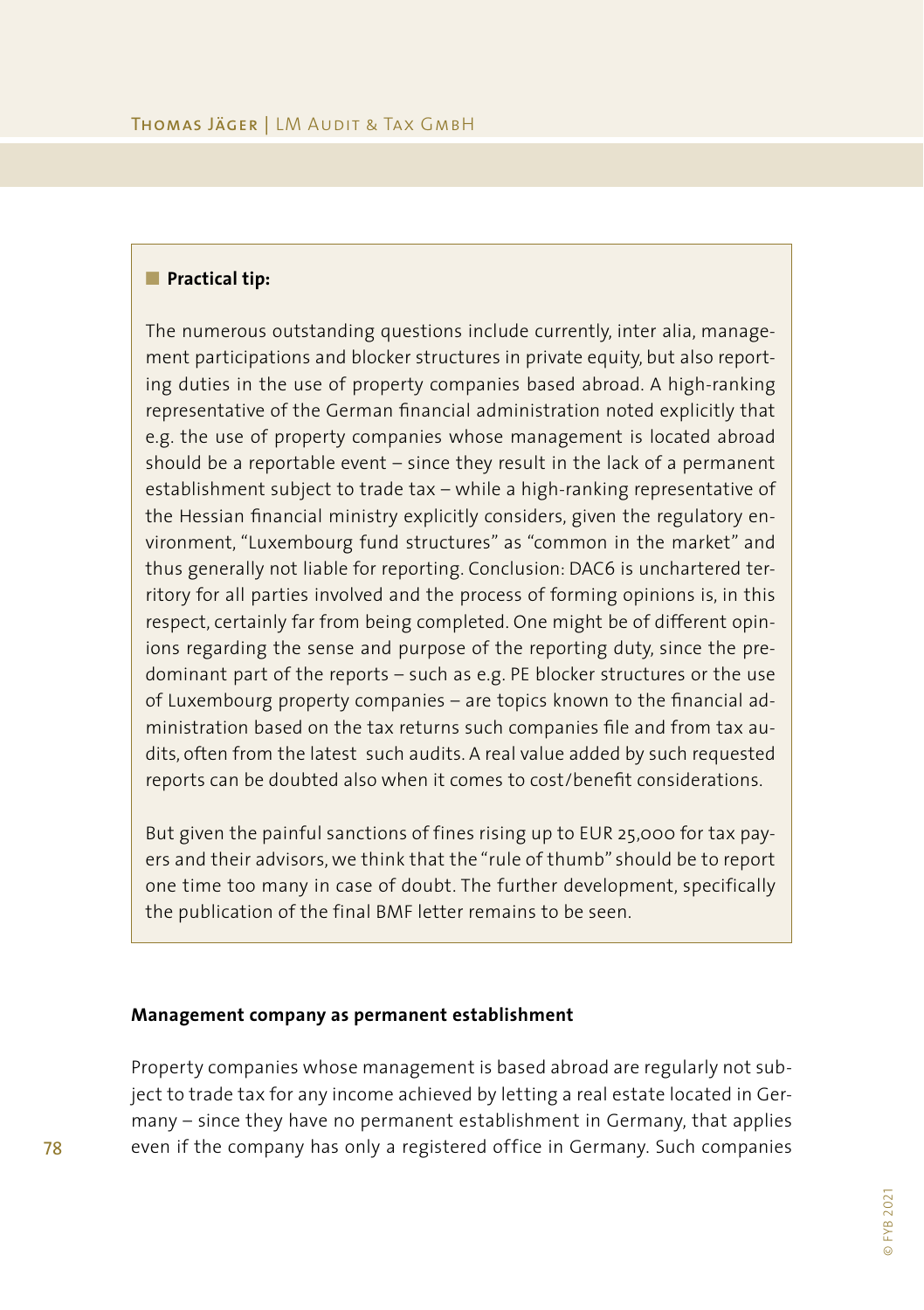are thus spared difficult delimitation questions such as those regarding the socalled expanded reduction of trade tax (see the paragraph above).

In their sentence of 21 Nov. 2019, the *Finanzgericht* [Financial Court] (FG) of Berlin-Brandenburg decided that a so-called management company with registered office and management in Germany justified a permanent establishment subject to trade tax for a property company whose registered office is in Germany, but whose management is located in Luxembourg. The management company was active in real estate management based on comprehensive powers of attorney for property management, it performed, inter alia, any and all rights and duties arising from existing and new rental relationships, including their new conclusion and termination, as well as the conclusion of contracts with service providers such as construction companies, craftsmen but also through janitor and cleaning work and the engagement of lawyers, etc.

One special characteristic of the dispute is that the companies had no shareholder identity, i.e. they were not affiliated companies. In addition, the executive bodies had no identity. The FG underlined that the property company as principal also exercised equivalent activities for other companies and held multi-year business relations and opportunities for a constant supervision. Contrary to the BFH case law, which had been enacted so far in similar cases, the term of a permanent establishment was interpreted extremely widely here – which is not least the reason for the vehement criticism in expert literature and the appeal proceedings now pending before the BHF under file no. I R 10/20.

#### **n** Practical tip:

The use of foreign property companies, which only generate income from renting without establishing a permanent establishment in Germany pursuant to Sec. 12 of the AO, is common practice and confirmed, in view of a lacking permanent establishment subject to trade tax, inter alia by the BMF letter of 16 May 2011 (recital 15). Although it is rather unusual to provide comprehensive powers of attorney for property management to external property managers or advi-